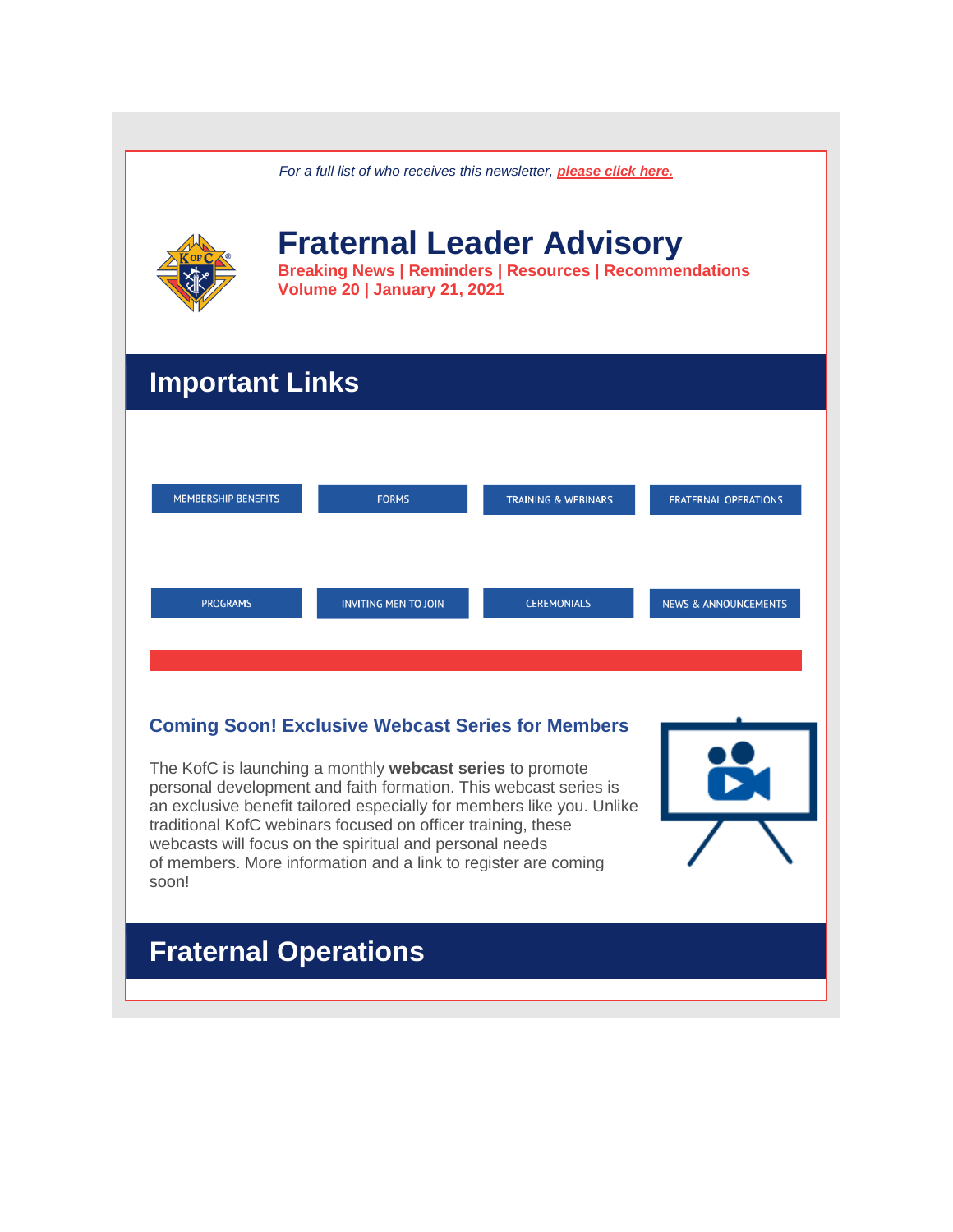**Due Jan. 31:** *Annual Survey of Fraternal Activity* **(#1728)** Complete and submit the *Annual Survey of [Fraternal](http://r20.rs6.net/tn.jsp?f=0012fuV_eCwvPphhMnorfbbQpvdP_bDd-v83OAVuU7AoFwj-6UMButXxHf1ofaq3U7HaOdsxsfmaYES-npQaIgT8jzdET9f6G72uFPqFJZn_mnRuy2m7-Se7q6oVSKvDoZPxP1rVxaLukzOKCUtN4N8xLUlw3sKnH5rLP-xUVR7BR7v1fyvREJJ05jGdaGsXDkZ2Q01qSn3Z5i7EwBPGzIVmxypSOUhIE9_&c=s4pcVQ6eA28MyCobMvbO6uFrsJdgZWjcwgaE5CkdoksDvBeS6hR3bA==&ch=iOKvs6FsQUkc4LcsRdaO_3BCO7J2i9GbweE3EaINaO-Q_Tygqygc4A==) [Activity](http://r20.rs6.net/tn.jsp?f=0012fuV_eCwvPphhMnorfbbQpvdP_bDd-v83OAVuU7AoFwj-6UMButXxHf1ofaq3U7HaOdsxsfmaYES-npQaIgT8jzdET9f6G72uFPqFJZn_mnRuy2m7-Se7q6oVSKvDoZPxP1rVxaLukzOKCUtN4N8xLUlw3sKnH5rLP-xUVR7BR7v1fyvREJJ05jGdaGsXDkZ2Q01qSn3Z5i7EwBPGzIVmxypSOUhIE9_&c=s4pcVQ6eA28MyCobMvbO6uFrsJdgZWjcwgaE5CkdoksDvBeS6hR3bA==&ch=iOKvs6FsQUkc4LcsRdaO_3BCO7J2i9GbweE3EaINaO-Q_Tygqygc4A==) (#1728)* online by Jan. 31, 2021. Watch the new **[training](http://r20.rs6.net/tn.jsp?f=0012fuV_eCwvPphhMnorfbbQpvdP_bDd-v83OAVuU7AoFwj-6UMButXxOfLjd8IHFmRWesLhhlLoxfoPKBWR1ywd3FXgP2Bb0jA5XNGcpYRFrmkQcSgEYEbHYGijwGrIPx2F0fESj8cRObxh97QpjV1JgIPgd15v90Xeap4bYicbE0VM6uA30Vy6fJ7hugwb8w11T6rT8_KSl_uUKgWKvqsQxok5dea2vFAamFSv_7PO0EdJrP0PfpO8bOV2otFKae5QEN9icVMX6JLpfZ0iYQvG0Hef16FEXsQr1L1yPm4l2aUb1j9FV1ctUccxD3KHA0xywUbmVNRlMY=&c=s4pcVQ6eA28MyCobMvbO6uFrsJdgZWjcwgaE5CkdoksDvBeS6hR3bA==&ch=iOKvs6FsQUkc4LcsRdaO_3BCO7J2i9GbweE3EaINaO-Q_Tygqygc4A==) video** on how to complete this form. Learn more about why the *Annual Survey of Fraternal Activity* is so important in this *[Excerpt](http://r20.rs6.net/tn.jsp?f=0012fuV_eCwvPphhMnorfbbQpvdP_bDd-v83OAVuU7AoFwj-6UMButXxOfLjd8IHFmRaT9amQVe7tsd20UFYY8nO2dCHvu2yX0DuQGsrAsRvrTA6h6HU3AtyroD8jlhMrESUKFFtYXlX5kG0_76zIGc1o-Sya_ZpOmLW0NZ67vcAoB5aq2iq5d4BySvyWyl6XlvCdeFO8Sgl79sJPWKh90byEFUGFz3lKAkxDntG--rh9A=&c=s4pcVQ6eA28MyCobMvbO6uFrsJdgZWjcwgaE5CkdoksDvBeS6hR3bA==&ch=iOKvs6FsQUkc4LcsRdaO_3BCO7J2i9GbweE3EaINaO-Q_Tygqygc4A==) from the 2020 Annual Report of the [Supreme](http://r20.rs6.net/tn.jsp?f=0012fuV_eCwvPphhMnorfbbQpvdP_bDd-v83OAVuU7AoFwj-6UMButXxOfLjd8IHFmRaT9amQVe7tsd20UFYY8nO2dCHvu2yX0DuQGsrAsRvrTA6h6HU3AtyroD8jlhMrESUKFFtYXlX5kG0_76zIGc1o-Sya_ZpOmLW0NZ67vcAoB5aq2iq5d4BySvyWyl6XlvCdeFO8Sgl79sJPWKh90byEFUGFz3lKAkxDntG--rh9A=&c=s4pcVQ6eA28MyCobMvbO6uFrsJdgZWjcwgaE5CkdoksDvBeS6hR3bA==&ch=iOKvs6FsQUkc4LcsRdaO_3BCO7J2i9GbweE3EaINaO-Q_Tygqygc4A==) Knight*, which uses data from the survey to tell the story of our Order.



### **Office of Youth Protection Critical Updates**

Ensure your council is compliant with our Safe [Environment](http://r20.rs6.net/tn.jsp?f=0012fuV_eCwvPphhMnorfbbQpvdP_bDd-v83OAVuU7AoFwj-6UMButXxHw1NGWfd-0YsrvgZ_3OEuFg4XzS9WJQ6xlaYGmn9OCIG7df5NFeZD4-KWSHC4k8wMq5XTkNcTGKnGBeRfpItXdjMpx8M2UkvA==&c=s4pcVQ6eA28MyCobMvbO6uFrsJdgZWjcwgaE5CkdoksDvBeS6hR3bA==&ch=iOKvs6FsQUkc4LcsRdaO_3BCO7J2i9GbweE3EaINaO-Q_Tygqygc4A==) Program by reviewing [the](http://r20.rs6.net/tn.jsp?f=0012fuV_eCwvPphhMnorfbbQpvdP_bDd-v83OAVuU7AoFwj-6UMButXxHw1NGWfd-0YsrvgZ_3OEuFg4XzS9WJQ6xlaYGmn9OCIG7df5NFeZD4-KWSHC4k8wMq5XTkNcTGKnGBeRfpItXdjMpx8M2UkvA==&c=s4pcVQ6eA28MyCobMvbO6uFrsJdgZWjcwgaE5CkdoksDvBeS6hR3bA==&ch=iOKvs6FsQUkc4LcsRdaO_3BCO7J2i9GbweE3EaINaO-Q_Tygqygc4A==) **critical [updates](http://r20.rs6.net/tn.jsp?f=0012fuV_eCwvPphhMnorfbbQpvdP_bDd-v83OAVuU7AoFwj-6UMButXxHf1ofaq3U7HAae1NYRRUAk_24Jlk5xSVAn4eEBGNhyVki5vwRcYF-vZz417PMod7r5YYaHpOBLCV8twFRaIlru4CRyZYvqdig==&c=s4pcVQ6eA28MyCobMvbO6uFrsJdgZWjcwgaE5CkdoksDvBeS6hR3bA==&ch=iOKvs6FsQUkc4LcsRdaO_3BCO7J2i9GbweE3EaINaO-Q_Tygqygc4A==)** that were sent to grand knights and financial secretaries in early January.

## **Leadership Webinars**

### **Can Do Strategies for a Successful Second Half** *TONIGHT!* **Jan. 21, 2021 | 8:00 p.m. EST**

This webinar will help your council identify what's still possible, even under pandemic restrictions, and turn those possibilities into action.

**[Learn](http://r20.rs6.net/tn.jsp?f=0012fuV_eCwvPphhMnorfbbQpvdP_bDd-v83OAVuU7AoFwj-6UMButXxOfLjd8IHFmRo1ttN7cI1cmLIW3XVWAuLh40qt_3QV0D6WAwv_cWmI9Nx7Kspln-mnUxswdQY7TADj1RppTZnbJltJ95IOyucVAeitM39-VsJ3xYYrfXsP85kNF6g1K_JNakM_FIM4bJ76HLVKE3mey7Ka5GNsqe0xI0wymxdovNBOo2BwQ59wY=&c=s4pcVQ6eA28MyCobMvbO6uFrsJdgZWjcwgaE5CkdoksDvBeS6hR3bA==&ch=iOKvs6FsQUkc4LcsRdaO_3BCO7J2i9GbweE3EaINaO-Q_Tygqygc4A==) More & [Register!](http://r20.rs6.net/tn.jsp?f=0012fuV_eCwvPphhMnorfbbQpvdP_bDd-v83OAVuU7AoFwj-6UMButXxOfLjd8IHFmRo1ttN7cI1cmLIW3XVWAuLh40qt_3QV0D6WAwv_cWmI9Nx7Kspln-mnUxswdQY7TADj1RppTZnbJltJ95IOyucVAeitM39-VsJ3xYYrfXsP85kNF6g1K_JNakM_FIM4bJ76HLVKE3mey7Ka5GNsqe0xI0wymxdovNBOo2BwQ59wY=&c=s4pcVQ6eA28MyCobMvbO6uFrsJdgZWjcwgaE5CkdoksDvBeS6hR3bA==&ch=iOKvs6FsQUkc4LcsRdaO_3BCO7J2i9GbweE3EaINaO-Q_Tygqygc4A==)**

Visit **[kofc.org/webinar](http://r20.rs6.net/tn.jsp?f=0012fuV_eCwvPphhMnorfbbQpvdP_bDd-v83OAVuU7AoFwj-6UMButXxOfLjd8IHFmRJGMGsjH1uDv0-IimM0ZKiFMe0qouqF33rIIXutOXLNLNnGbf42pop-9W4Ev7WyX-OSAZca_Hh9YvQCrunEDU-B-1lO6WjJOAFAKCqaTW40VHtOnrsAtIiYeIsLJhuGn4&c=s4pcVQ6eA28MyCobMvbO6uFrsJdgZWjcwgaE5CkdoksDvBeS6hR3bA==&ch=iOKvs6FsQUkc4LcsRdaO_3BCO7J2i9GbweE3EaINaO-Q_Tygqygc4A==)** to view past Fraternal Training Webinars.

# **Membership Growth**

#### **MCGIVNEY2020 Extended thru June 30**

Men can continue to join the Order online\* for free by using the promo code MCGIVNEY2020 at **[kofc.org/joinus](http://r20.rs6.net/tn.jsp?f=0012fuV_eCwvPphhMnorfbbQpvdP_bDd-v83OAVuU7AoFwj-6UMButXxDPYG-UFpIjrinULCCAt8QTB94Iac6kzWuuppNFf71eisq6i9i_XcixD-zCK8SsW4qOqi5BJ_XrOj6iXfWg0VHtNrTgSPE9CtIg-DLIWR_anElDupQvQiqfCNrZABIz7wU5oHTIhAMX0_ysRmXMqSqA=&c=s4pcVQ6eA28MyCobMvbO6uFrsJdgZWjcwgaE5CkdoksDvBeS6hR3bA==&ch=iOKvs6FsQUkc4LcsRdaO_3BCO7J2i9GbweE3EaINaO-Q_Tygqygc4A==)** through June 30. Continue to publicize this great opportunity for men to take a free test drive of membership by placing a promotional ad in your parish bulletin or on your council social media. Download and share the radio message with your local station.

**[Download](http://r20.rs6.net/tn.jsp?f=0012fuV_eCwvPphhMnorfbbQpvdP_bDd-v83OAVuU7AoFwj-6UMButXxOfLjd8IHFmROPTTXWTuE7o0rIEv74lXrGVux3TiN_bV_Ob82--qKL2cE2epzJo1xwG_ux_637XVRnP2aCz79tFE7ma3RZ-wLYv6J90s_fksEgRMjmzTN4mJo9dlm4p4t9NQZ-MvakQY&c=s4pcVQ6eA28MyCobMvbO6uFrsJdgZWjcwgaE5CkdoksDvBeS6hR3bA==&ch=iOKvs6FsQUkc4LcsRdaO_3BCO7J2i9GbweE3EaINaO-Q_Tygqygc4A==) Radio Ad [Here](http://r20.rs6.net/tn.jsp?f=0012fuV_eCwvPphhMnorfbbQpvdP_bDd-v83OAVuU7AoFwj-6UMButXxOfLjd8IHFmROPTTXWTuE7o0rIEv74lXrGVux3TiN_bV_Ob82--qKL2cE2epzJo1xwG_ux_637XVRnP2aCz79tFE7ma3RZ-wLYv6J90s_fksEgRMjmzTN4mJo9dlm4p4t9NQZ-MvakQY&c=s4pcVQ6eA28MyCobMvbO6uFrsJdgZWjcwgaE5CkdoksDvBeS6hR3bA==&ch=iOKvs6FsQUkc4LcsRdaO_3BCO7J2i9GbweE3EaINaO-Q_Tygqygc4A==)**

\*Online membership is available to Insurance jurisdictions only.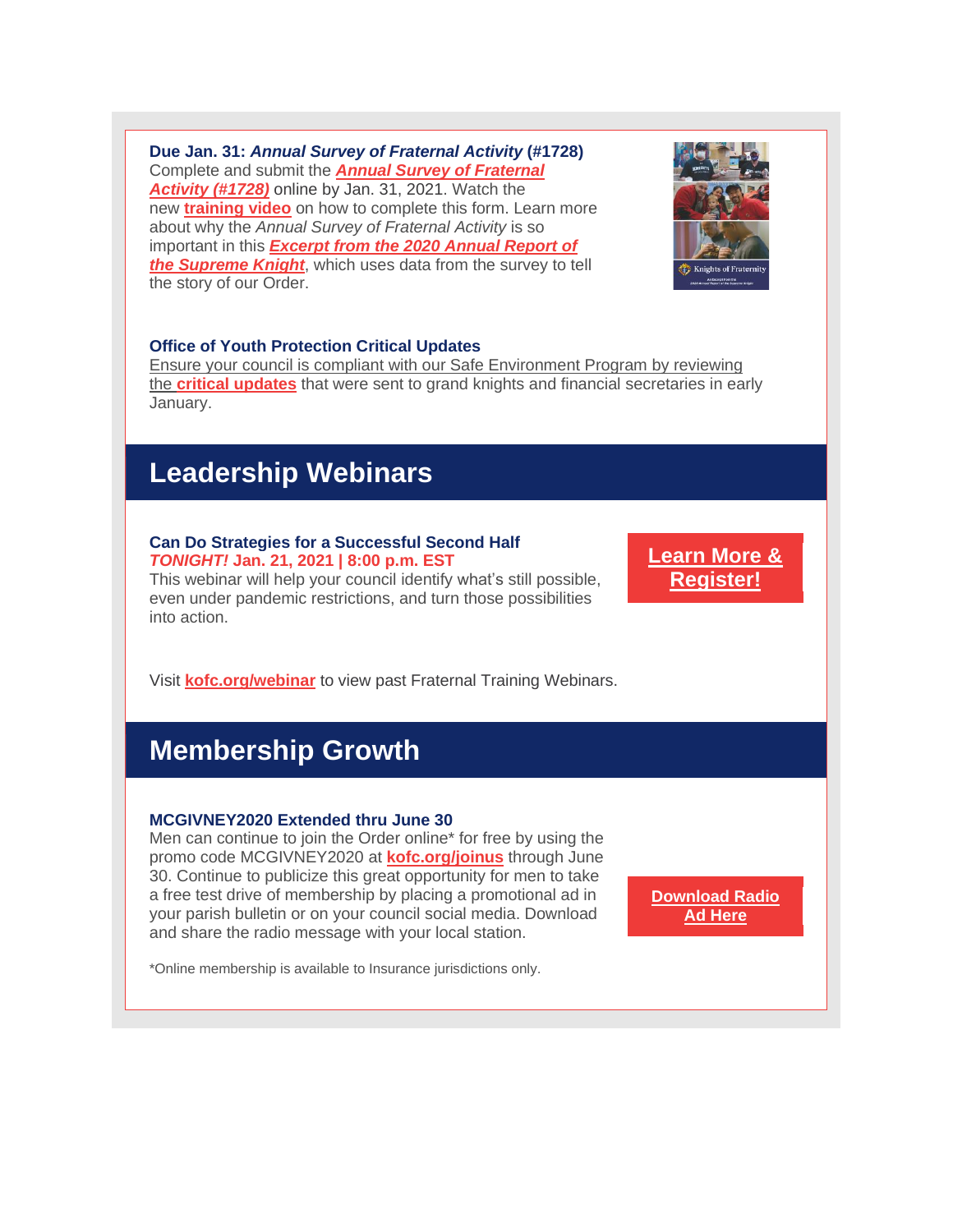**Invite Prospects to a Fraternal Benefits Seminar\*** Educate each prospective Knight about the **[benefits](http://r20.rs6.net/tn.jsp?f=0012fuV_eCwvPphhMnorfbbQpvdP_bDd-v83OAVuU7AoFwj-6UMButXxOfLjd8IHFmRBXC8QLAi5UnRP_83ic9VNufLgqezh1ZOREalCFx8aM358YxcKgzDpaLVFcAOHRuTlBoy671HalX8Fs-EegFmmFVv5ngrCAEiyuAdEE8mf1oMNz1Gsz6eFQwW8KekZjZPQq-T7soDZLFrEOkjSmbRYzc2W8sNhRNy&c=s4pcVQ6eA28MyCobMvbO6uFrsJdgZWjcwgaE5CkdoksDvBeS6hR3bA==&ch=iOKvs6FsQUkc4LcsRdaO_3BCO7J2i9GbweE3EaINaO-Q_Tygqygc4A==)** offered to him and his family when he joins. Contact your **Field [Agent](http://r20.rs6.net/tn.jsp?f=0012fuV_eCwvPphhMnorfbbQpvdP_bDd-v83OAVuU7AoFwj-6UMButXxOfLjd8IHFmRUuGE2wIlqbc0my6KHkygQ-mUUxTrCVNjwbkuUBLUgPVbqvy8bosTw0qqbiYprTfb8QdSQYEs4A0PBEdUXQt4vdcs1S_ozcps-8Nsg5hz__ul4ipt0blNU3K0d-a4gK-AOy4BSkdcevk=&c=s4pcVQ6eA28MyCobMvbO6uFrsJdgZWjcwgaE5CkdoksDvBeS6hR3bA==&ch=iOKvs6FsQUkc4LcsRdaO_3BCO7J2i9GbweE3EaINaO-Q_Tygqygc4A==)** to schedule a **[Fraternal](http://r20.rs6.net/tn.jsp?f=0012fuV_eCwvPphhMnorfbbQpvdP_bDd-v83OAVuU7AoFwj-6UMButXxOfLjd8IHFmRdyFLlCgMgXDO0OcuSQVMbTV8cOaUy2lQyzJe3hhb1W45HOHCwW5QO4UxkWh0xFJd4_XOv6GYkFYA74JCqlcedfcdGVFz4m0KbousE7DbOyqEJWb-45c_RkPLeyWf4DOTEtoblTdPcpl5dBsc4sXjK8khFo39Ps2d&c=s4pcVQ6eA28MyCobMvbO6uFrsJdgZWjcwgaE5CkdoksDvBeS6hR3bA==&ch=iOKvs6FsQUkc4LcsRdaO_3BCO7J2i9GbweE3EaINaO-Q_Tygqygc4A==) Benefits Seminar** and extend the invitation to prospective members, so they learn more about

\*Insurance jurisdictions only.

#### **Conduct Local Virtual or In-Person Degrees**

the Order's top-rated insurance products.

While the Supreme Council continues to offer the **[on](http://r20.rs6.net/tn.jsp?f=0012fuV_eCwvPphhMnorfbbQpvdP_bDd-v83OAVuU7AoFwj-6UMButXxA9gOe859Jx5A5javqCVLERfAoZMcsnGNNTy2GERj1JPnICeK4siDHk5K2l5AO2XerNOf-rNPX9nBi6uGcD4pzuvbeAI0w54M6Dq3fcLRI95UqS276OsURBv-yW3_MppdZKo9Gkf5aNpkE4w9nFlSX_t4VGcbOdLrXmJ1TUatNXW&c=s4pcVQ6eA28MyCobMvbO6uFrsJdgZWjcwgaE5CkdoksDvBeS6hR3bA==&ch=iOKvs6FsQUkc4LcsRdaO_3BCO7J2i9GbweE3EaINaO-Q_Tygqygc4A==)[demand](http://r20.rs6.net/tn.jsp?f=0012fuV_eCwvPphhMnorfbbQpvdP_bDd-v83OAVuU7AoFwj-6UMButXxA9gOe859Jx5A5javqCVLERfAoZMcsnGNNTy2GERj1JPnICeK4siDHk5K2l5AO2XerNOf-rNPX9nBi6uGcD4pzuvbeAI0w54M6Dq3fcLRI95UqS276OsURBv-yW3_MppdZKo9Gkf5aNpkE4w9nFlSX_t4VGcbOdLrXmJ1TUatNXW&c=s4pcVQ6eA28MyCobMvbO6uFrsJdgZWjcwgaE5CkdoksDvBeS6hR3bA==&ch=iOKvs6FsQUkc4LcsRdaO_3BCO7J2i9GbweE3EaINaO-Q_Tygqygc4A==)** Exemplification of Charity, Unity and Fraternity, consider starting a degree team in your council or district. Refer to these **best practices and [guidelines](http://r20.rs6.net/tn.jsp?f=0012fuV_eCwvPphhMnorfbbQpvdP_bDd-v83OAVuU7AoFwj-6UMButXxHw1NGWfd-0YBM1JQN_3Va_8CN1_Z9Cgu5v0TcWchKjbrKpGtZSd-UB0S87bU2cApOeSGI-H30hN2_XdbVuggTqEVSgIbMPwcvkILZh62SKUd7RryNUSgqxV_df2wKfwNk4--_7FKzfkQYAUyLnJ9Shn5qEBNhsxKrpBxtu8uDX9zSElBvsNA0QvXGkOy3pwdA==&c=s4pcVQ6eA28MyCobMvbO6uFrsJdgZWjcwgaE5CkdoksDvBeS6hR3bA==&ch=iOKvs6FsQUkc4LcsRdaO_3BCO7J2i9GbweE3EaINaO-Q_Tygqygc4A==)** for virtual and in-person ceremonies, and set a schedule to invite men to join the Order or transfer to council membership.

# **Evangelization and Faith Formation**

#### *Fraternal Programs Report Form* **(#10784)**

The *Fraternal Programs Report Form* integrates data previously collected on individual program report forms. This form should be **[completed](http://r20.rs6.net/tn.jsp?f=0012fuV_eCwvPphhMnorfbbQpvdP_bDd-v83OAVuU7AoFwj-6UMButXxIH1Ua6idnJKlXoAS5mpMvwrEM45gU-vEV-LzPcWCyUi6ajerG-w36ZdJ-uR70P304hTFhAoZWWEARjDUyC4GkBsfyIvrQTviSzGW40UWnjMV3TcILbeEojZY74nOIyelZL32HJODcSAhDxPxrpsCEjc2SuDLM7SMYWMuR_3TJb6&c=s4pcVQ6eA28MyCobMvbO6uFrsJdgZWjcwgaE5CkdoksDvBeS6hR3bA==&ch=iOKvs6FsQUkc4LcsRdaO_3BCO7J2i9GbweE3EaINaO-Q_Tygqygc4A==) online** by a member of the council after the completion of every Faith in Action program. Watch this **[training](http://r20.rs6.net/tn.jsp?f=0012fuV_eCwvPphhMnorfbbQpvdP_bDd-v83OAVuU7AoFwj-6UMButXxOfLjd8IHFmRSBG0LvRCG8GF1w-hY9tIMRLn8xq4qnzONVJ1VnXL0Vlz0TU9vK6-s7wDCgYzxXkDEElqT7eZJ_iwhu2o0wnDAeRJkZDlxJnzYUq5PWNaPSggpGT5A7EwVEn4WYqVhnnPtvfFdVwoD7GFLnyKaYucAT7DeaHw47SbinLiYv7fG0ts3eWOMNQm5PPTLU1aNGwaoVdGzWstFvhdiYgWfxWXptIZkayf25Ck1e0ay3SEkdu5fiGtuETzVvLtzUEfGBiu&c=s4pcVQ6eA28MyCobMvbO6uFrsJdgZWjcwgaE5CkdoksDvBeS6hR3bA==&ch=iOKvs6FsQUkc4LcsRdaO_3BCO7J2i9GbweE3EaINaO-Q_Tygqygc4A==) [video](http://r20.rs6.net/tn.jsp?f=0012fuV_eCwvPphhMnorfbbQpvdP_bDd-v83OAVuU7AoFwj-6UMButXxOfLjd8IHFmRSBG0LvRCG8GF1w-hY9tIMRLn8xq4qnzONVJ1VnXL0Vlz0TU9vK6-s7wDCgYzxXkDEElqT7eZJ_iwhu2o0wnDAeRJkZDlxJnzYUq5PWNaPSggpGT5A7EwVEn4WYqVhnnPtvfFdVwoD7GFLnyKaYucAT7DeaHw47SbinLiYv7fG0ts3eWOMNQm5PPTLU1aNGwaoVdGzWstFvhdiYgWfxWXptIZkayf25Ck1e0ay3SEkdu5fiGtuETzVvLtzUEfGBiu&c=s4pcVQ6eA28MyCobMvbO6uFrsJdgZWjcwgaE5CkdoksDvBeS6hR3bA==&ch=iOKvs6FsQUkc4LcsRdaO_3BCO7J2i9GbweE3EaINaO-Q_Tygqygc4A==)** for more information on when and how to complete this form.

*NOTE*: Separate program forms, such as the *Special Olympics Partnership Profile Report Form* (#4584), that have already been submitted this year have been accepted and will be processed.

• **DUE DATE:** Report **Specially activity by Jan. 31** 

### **Reminder: Keep Christ in Christmas Poster Contest**

If you have conducted a KCIC Poster Contest this year, submit the winners to district, regional, and/or jurisdictional level contests. Check with your state leadership about all deadlines for submissions. Jurisdiction winners must be submitted to the Supreme Council by **Feb. 28**, for the international contest. For more information, **click [here.](http://r20.rs6.net/tn.jsp?f=0012fuV_eCwvPphhMnorfbbQpvdP_bDd-v83OAVuU7AoFwj-6UMButXxHf1ofaq3U7H6jJjBiZQ8euSs6ZFiHQtduXd9rPcEM0OM4OuJxNoBDp94WMoiCfjbeUTVoVBQstrX1nlLFcHQaffDjMHGA_9Z7hwBc8uQb_A24Lxk8-ZR5oorZzb5lbPQqvREq_shiee3XYgrFq209uFxQBgJYer-mjg0eVwngHsEgXJDo0e1wOuLDwEd0oGpxTQBa98gIOk&c=s4pcVQ6eA28MyCobMvbO6uFrsJdgZWjcwgaE5CkdoksDvBeS6hR3bA==&ch=iOKvs6FsQUkc4LcsRdaO_3BCO7J2i9GbweE3EaINaO-Q_Tygqygc4A==)**



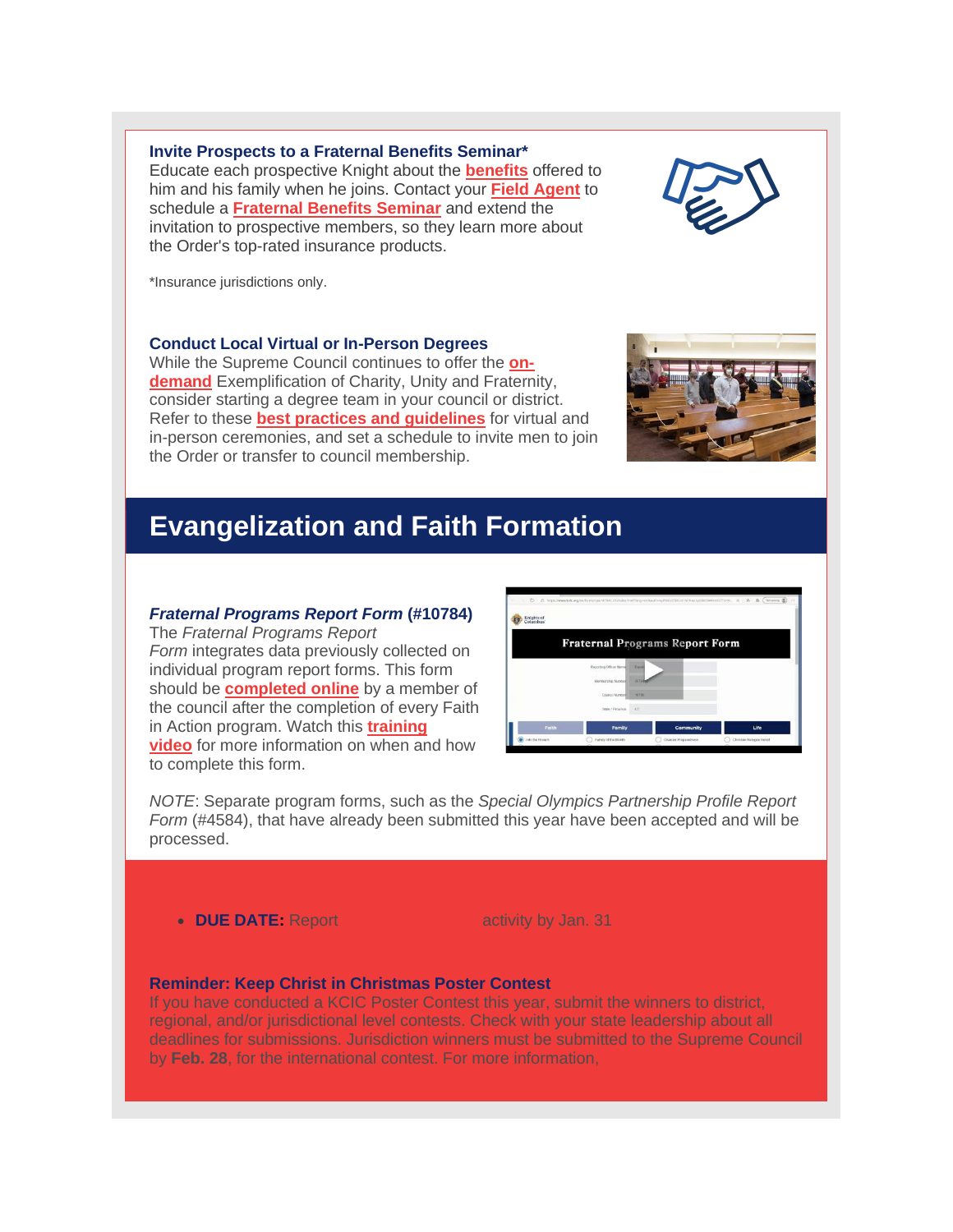#### **Faith: Into the Breach**

Challenge your community by diving into the breaches of faith, family, community and life with the men of your parish. For more information on the *Into the Breach* video series and study program, visit

#### **Family: Family Fully Alive**

The Family Fully Alive program provides the framework for Knights to lead their families, their own domestic Churches, to live the faith at home so that they can grow in holiness together. For more info on this program, **[click](http://r20.rs6.net/tn.jsp?f=0012fuV_eCwvPphhMnorfbbQpvdP_bDd-v83OAVuU7AoFwj-6UMButXxOfLjd8IHFmRZzGKNc6HODjmkS7g_EEcyMVYEZLG8b0ryTcwHnin2roeNjcyql5fMT3l63pSL-exehZjwHtUj-zQJmelo_DZe3iMjUiEo2hGwc6jVP8Z1c-dsbriyCfvnyqp_mnN3JD4p9YLp9rmSzs6PUcWOpb_0yvZknOnSBjyXKYsLC1WWnwYF493h-s1FQ==&c=s4pcVQ6eA28MyCobMvbO6uFrsJdgZWjcwgaE5CkdoksDvBeS6hR3bA==&ch=iOKvs6FsQUkc4LcsRdaO_3BCO7J2i9GbweE3EaINaO-Q_Tygqygc4A==) here**.

### **For more information about this month's highlighted programs click [here.](http://r20.rs6.net/tn.jsp?f=0012fuV_eCwvPphhMnorfbbQpvdP_bDd-v83OAVuU7AoFwj-6UMButXxPSmz6y1PQADWxT1aq4tIR-MOgnLB3E6Jnsxjl_pLWBD7aSr1ALE8d6NE7VXMmPbynGzvltMgpuRXsHcSBTpzubl1raM-DBWWowMRMqIjKB5lEsO8x68SFBXt1o9jTSdAuqc46HNxrhmya6w0u9d_N79bHxFX_6gA3gDaIyAin5OzZi0MpB4PNQGbY7hhIUrkN5C2vOXtz9c&c=s4pcVQ6eA28MyCobMvbO6uFrsJdgZWjcwgaE5CkdoksDvBeS6hR3bA==&ch=iOKvs6FsQUkc4LcsRdaO_3BCO7J2i9GbweE3EaINaO-Q_Tygqygc4A==)**

# **District Deputy Corner**

- Contact your councils to ensure they submit the *Annual Survey of Fraternal Activity* (#1728) by Jan. 31. Encourage councils to complete the form **[online](http://r20.rs6.net/tn.jsp?f=0012fuV_eCwvPphhMnorfbbQpvdP_bDd-v83OAVuU7AoFwj-6UMButXxOfLjd8IHFmRPXGuZviJuU7xHiPmYBzszb_V_QcIqFlagGBpOGiKy1aM_swaf8IfIk0m2MO2cJjZp-LetLHlbuWkPWQkYRC8hG6FJXWE8G3YHxe4HP6C6mA7fejVMmRnT6GCn0G_GxW-rF0sBAExCr1KrCllfwzGKQ==&c=s4pcVQ6eA28MyCobMvbO6uFrsJdgZWjcwgaE5CkdoksDvBeS6hR3bA==&ch=iOKvs6FsQUkc4LcsRdaO_3BCO7J2i9GbweE3EaINaO-Q_Tygqygc4A==)**.
- Notify your councils of the **new Office of Youth [Protection](http://r20.rs6.net/tn.jsp?f=0012fuV_eCwvPphhMnorfbbQpvdP_bDd-v83OAVuU7AoFwj-6UMButXxHf1ofaq3U7HAae1NYRRUAk_24Jlk5xSVAn4eEBGNhyVki5vwRcYF-vZz417PMod7r5YYaHpOBLCV8twFRaIlru4CRyZYvqdig==&c=s4pcVQ6eA28MyCobMvbO6uFrsJdgZWjcwgaE5CkdoksDvBeS6hR3bA==&ch=iOKvs6FsQUkc4LcsRdaO_3BCO7J2i9GbweE3EaINaO-Q_Tygqygc4A==) updates**. They may need to take action in order to avoid a change in their council compliance status.
- If any councils in your district are under suspension, please work with your state officers on a corrective action plan. Contact **Council Reactive for formation of the council** assistance.

# **Council Officer Corner**

### **Grand Knight**

- Complete and submit the *Annual Survey of [Fraternal](http://r20.rs6.net/tn.jsp?f=0012fuV_eCwvPphhMnorfbbQpvdP_bDd-v83OAVuU7AoFwj-6UMButXxOfLjd8IHFmRPXGuZviJuU7xHiPmYBzszb_V_QcIqFlagGBpOGiKy1aM_swaf8IfIk0m2MO2cJjZp-LetLHlbuWkPWQkYRC8hG6FJXWE8G3YHxe4HP6C6mA7fejVMmRnT6GCn0G_GxW-rF0sBAExCr1KrCllfwzGKQ==&c=s4pcVQ6eA28MyCobMvbO6uFrsJdgZWjcwgaE5CkdoksDvBeS6hR3bA==&ch=iOKvs6FsQUkc4LcsRdaO_3BCO7J2i9GbweE3EaINaO-Q_Tygqygc4A==) Activity* **[\(#1728\)](http://r20.rs6.net/tn.jsp?f=0012fuV_eCwvPphhMnorfbbQpvdP_bDd-v83OAVuU7AoFwj-6UMButXxOfLjd8IHFmRPXGuZviJuU7xHiPmYBzszb_V_QcIqFlagGBpOGiKy1aM_swaf8IfIk0m2MO2cJjZp-LetLHlbuWkPWQkYRC8hG6FJXWE8G3YHxe4HP6C6mA7fejVMmRnT6GCn0G_GxW-rF0sBAExCr1KrCllfwzGKQ==&c=s4pcVQ6eA28MyCobMvbO6uFrsJdgZWjcwgaE5CkdoksDvBeS6hR3bA==&ch=iOKvs6FsQUkc4LcsRdaO_3BCO7J2i9GbweE3EaINaO-Q_Tygqygc4A==)** by Jan. 31
- Invite your parish to participate in the
- Plan **Leaveler** *Nobel* **<b>Behind** activities for the Spring season.

**foodordinating a <b>[blood](http://r20.rs6.net/tn.jsp?f=0012fuV_eCwvPphhMnorfbbQpvdP_bDd-v83OAVuU7AoFwj-6UMButXxOfLjd8IHFmRWgBn9SYODIj1L8wHV816V-ac2OzVrAmCKaYsu_Du0xl7-_hcUT-vKEjbm7kGIIK88JXA4gYOm3y-dBZAJ2rhFJxC4_m9fS-CPsqGqtBwh7TMaxLcj_jLM26TE0LBrZQWcufH1ZYyY_KnYO2P_Y1ywXM62HnDqox3BLoNMtuRClXYLuovd6BoAVJtcEZni2yR&c=s4pcVQ6eA28MyCobMvbO6uFrsJdgZWjcwgaE5CkdoksDvBeS6hR3bA==&ch=iOKvs6FsQUkc4LcsRdaO_3BCO7J2i9GbweE3EaINaO-Q_Tygqygc4A==) are two ways your council can stay** active during the second half of the year. These are also great opportunities to invite men of the parish to join your council.

• Build a strong leadership bench by identifying future leaders of your council, empowering them to run initiatives, and mentoring them on fraternal operations.

#### **Financial Secretary**

• Please take some time to familiarize yourself with our new There are short videos to help you submit forms online and use the software programs for Member Management and Member Billing.